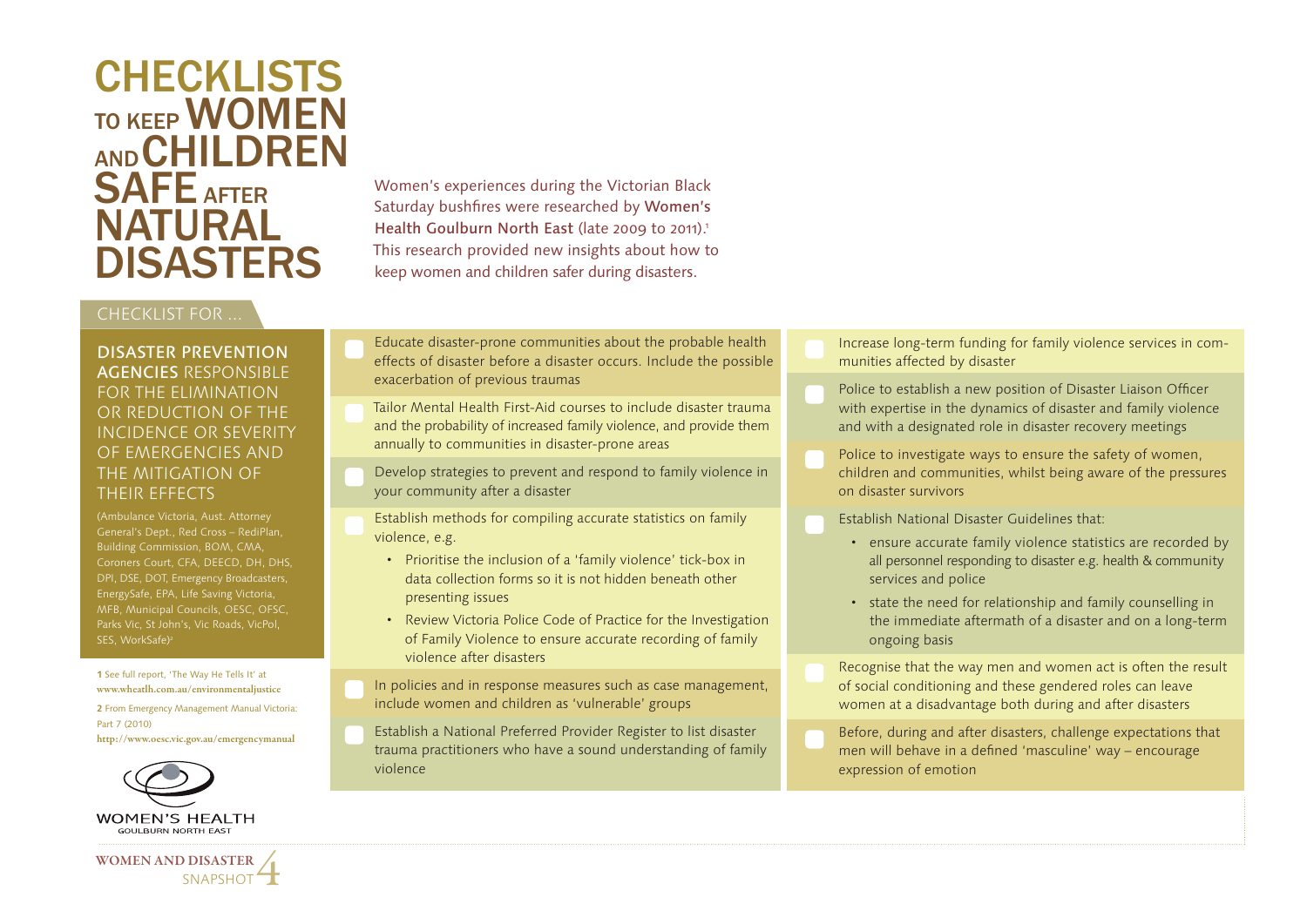# **CHECKLISTS** TO KEEP **WOMEN** AND CHILDREN SAFE AFTER **NATURAL** DISASTERS

### CHECKLIST FOR ...

DISASTER RESPONSE SERVICES RESPONSIBLE FOR COMBATING OF EMERGENCIES AND THE PROVISION OF RESCUE AND IMMEDIATE RELIEF SERVICES

(Response Coordination Agency: VicPol, DH, CFA/MFB, Defence Forces, DPI, DSE, EPA, Water Authorities, DOT, VicRoads, Red Cross, Ambulance Vic, Municipal Councils, VicRelief Foodbank, Salvation Army, BOM, WorkSafe, DPC)

**<sup>1</sup>** See full report, 'The Way He Tells It' at **www.wheatlh.com.au/environmentaljustice** 

Contact Women's Health Goulburn North East for more information: **www.whealth.com.au/environmentaljustice**



**WOMEN AND DISASTER** 

Women's experiences during the Victorian Black Saturday bushfires were researched by Women's Health Goulburn North East (late 2009 to 2011).<sup>1</sup> This research provided new insights about how to keep women and children safer during disasters.

- Be alert to the increase of family violence after disasters
- Ensure those working in human services post-disasters have undertaken Common Risk Assessment Framework (or similar) training to identify and respond effectively to family violence
- Include specialist FV services in disaster response and recovery planning bodies
- Include women at all levels in disaster response and recovery planning bodies
- Name it: Say the word 'violent' not 'stressed' and 'angry'
- Seek out specialist family violence services for advice and refer people to them
- Explore ways for emergency services workers especially police and fire-fighters – to return to families immediately after the initial trauma of the disaster and where possible, backfill with personnel from other regions
- Investigate mandatory counselling for emergency services workers in the immediate postdisaster period – particularly in maledominated organisations
- Prioritise the needs of all sole adults escaping disasters with small children
- Recognise that the way men and women act is often the result of social conditioning and these gendered roles can leave women at a disadvantage both during and after disasters
- Before, during and after disasters, challenge expectations that men will behave in a defined 'masculine' way – encourage expression of emotion